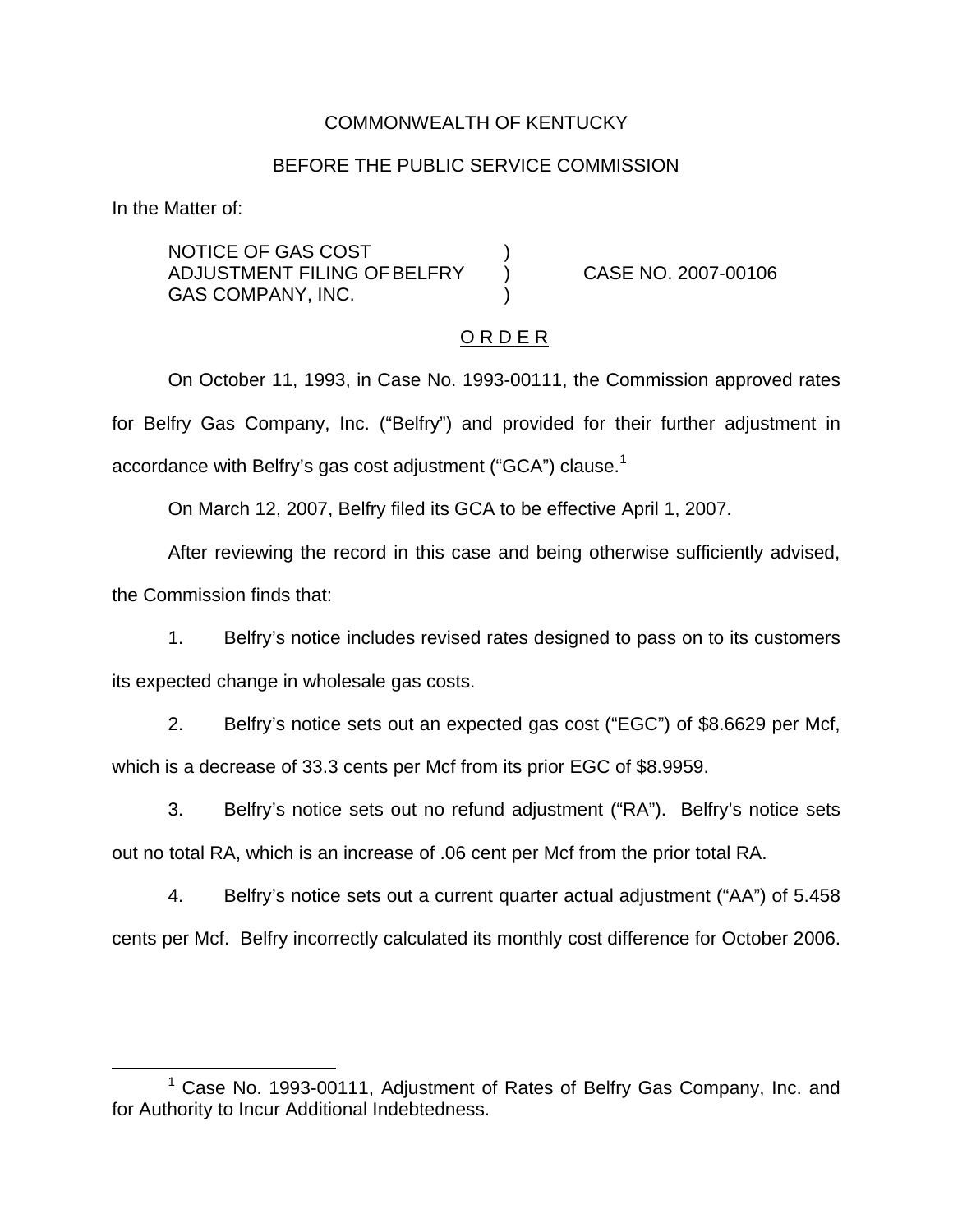Correcting for this produces a current quarter AA of 4.69 cents per Mcf. Belfry's total AA is 5.09 cents per Mcf, which is an increase of 4.83 cents from its previous total AA.

5. Belfry's notice sets out no balance adjustment.

6. Belfry's GCA is \$8.7138 per Mcf, which is a decrease of 28.41 cents per Mcf from its previous rate of \$8.9979.

7. The rates in the Appendix to this Order are fair, just, and reasonable, and should be approved for billing for service rendered by Belfry on and after April 1, 2007.

IT IS THEREFORE ORDERED that:

1. Belfry's proposed rates are denied.

2. The rates in the Appendix, attached hereto and incorporated herein, are approved for billing for service rendered on and after April 1, 2007.

3. Within 20 days of the date of this Order, Belfry shall file with the Commission its revised tariff sheets setting out the rates authorized herein.

Done at Frankfort, Kentucky, this 27<sup>th</sup> day of March, 2007.

By the Commission

ATTEST:

**Executive Director** 

Case No. 2007-00106